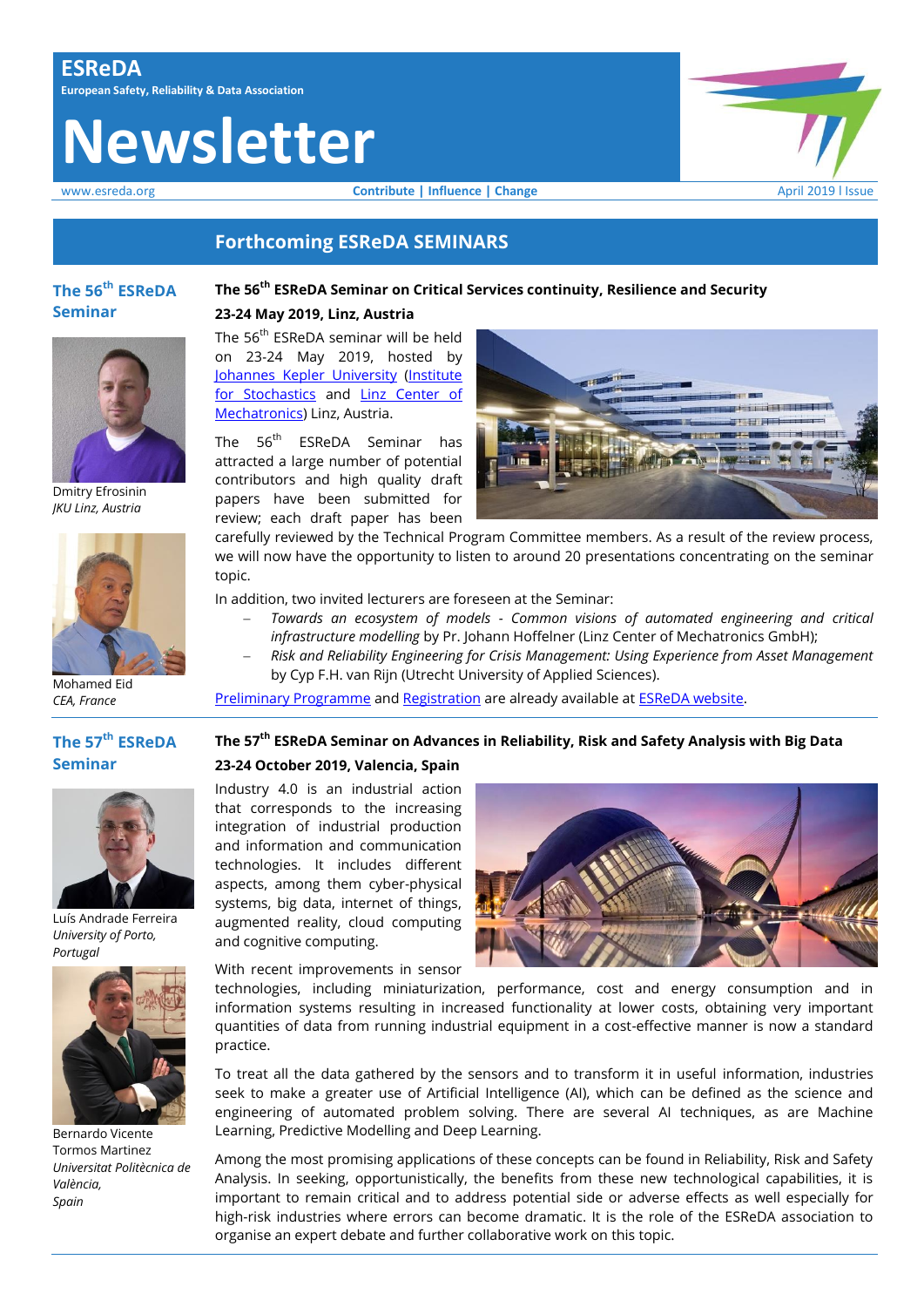For this 57<sup>th</sup> ESReDA Seminar we are concerned and invite to focus on Big Data challenges and applications. So the main topics will be the discussion of the following subjects:

#### Retention and quality of data:

The production of data is dependent on the quality of the sensors and their reliability. The use of the predictive maintenance and the prescriptive maintenance actions, that influence reliability, risk and safety during the life cycle of equipment, are dependent on the quality and validity of the data and on the capacity to understand its meaning in terms of the degradation processes leading to equipment failures. Also, it is important to know what data is important to retain and to use for data analytics, being aware of its variability with time. How to deal with these challenges?

Data analytics:

How data analytics can improve reliability, risk and safety analysis, leading to less uncertainty in the analysis and providing more sustainable results? What are the AI models that have already been used or models with good potential to be used for the purpose of reliability, risk and safety analysis?

Feature selection and extraction:

In all the AI models the data of a real world system has to be collected before the feature engineering is able to transform the data into a representation that the model can process. With the possibility of gathering data from different sources, what features are of actual importance for reliability, risk and safety analysis? How to select them?

 $-$  Identifying potential biases:

AI introduces "black-box" concerns and competencies issues. Mathematical algorithms introduce new risks as possible biases on data processing. Biases can be of different types and can also be introduced by human actions and decisions. Others can be created by organisational policy and culture. How to be aware of all types of biases along the chain of data collection and treatment and deal with them?

Data ownership and security:

As any cyber system, artificial intelligence (AI) systems can be subjected to hacker attacks and shall be protected. Also, problems can arise from miscellaneous communication patterns, proprietary information and automation systems, heterogeneous data structures and interfaces. How this can affect Reliability, Risk and Safety Analysis?

Databases:

Feedback from the field (its collection and processing) is the first affected by these new technologies and will profoundly affect all other themes of reliability, risk and safety management. We go from static feedback to dynamic feedback. How does it change data collection and its validity? How can we have useful databases in this context? What are the comparative added value of big data and natural language processing techniques and can they be combined?

The main point is: what can be done to improve the management of reliability, risk and safety making good use of these new capabilities?

This Seminar will be a forum to explore and discuss these topics. Authors are invited to present their proposals, based on their knowledge and experience, bringing new ideas, concepts, theories and applications.

The Seminar is aimed at addressing issues met by different industries. Papers are welcome from industrialists, consultants, universities, R&D organisations, …

The 57<sup>th</sup> ESReDA seminar will be held on 23-24 October 2019, hosted by the Technical University of Valencia and supported by the research and educational center [C-Motores Termicos.](https://www.cmt.upv.es/) The **Call for Papers** is online a[t ESReDA website.](https://www.esreda.org/event/57th-esreda-seminar/) **Deadline for draft papers** is the **15th June 2019**.



### **New ESReDA PROJECT GROUPS**

**Planned meetings of new ESReDA PGs**

In 2018, ESReDA launched some new project groups. They are PG on *Resilience Engineering and Modelling of Networked Infrastructure* (contact person: Dr Rasa Remenyte-Prescott [\(email\)](mailto:r.remenyte-prescott@nottingham.ac.uk)) PG on *Creating Safe and Resilient Supply Chain* (contact person: Dr Sylwia Werbińska-Wojciechowska [\(email\)](mailto:sylwia.werbinska@pwr.edu.pl)) and PG on *Big Data, Reliability, Risk and Safety Analysis*. (contact person: Dr Luís Andrade Ferreira [\(email\)\)](mailto:lferreir@fe.up.pt).